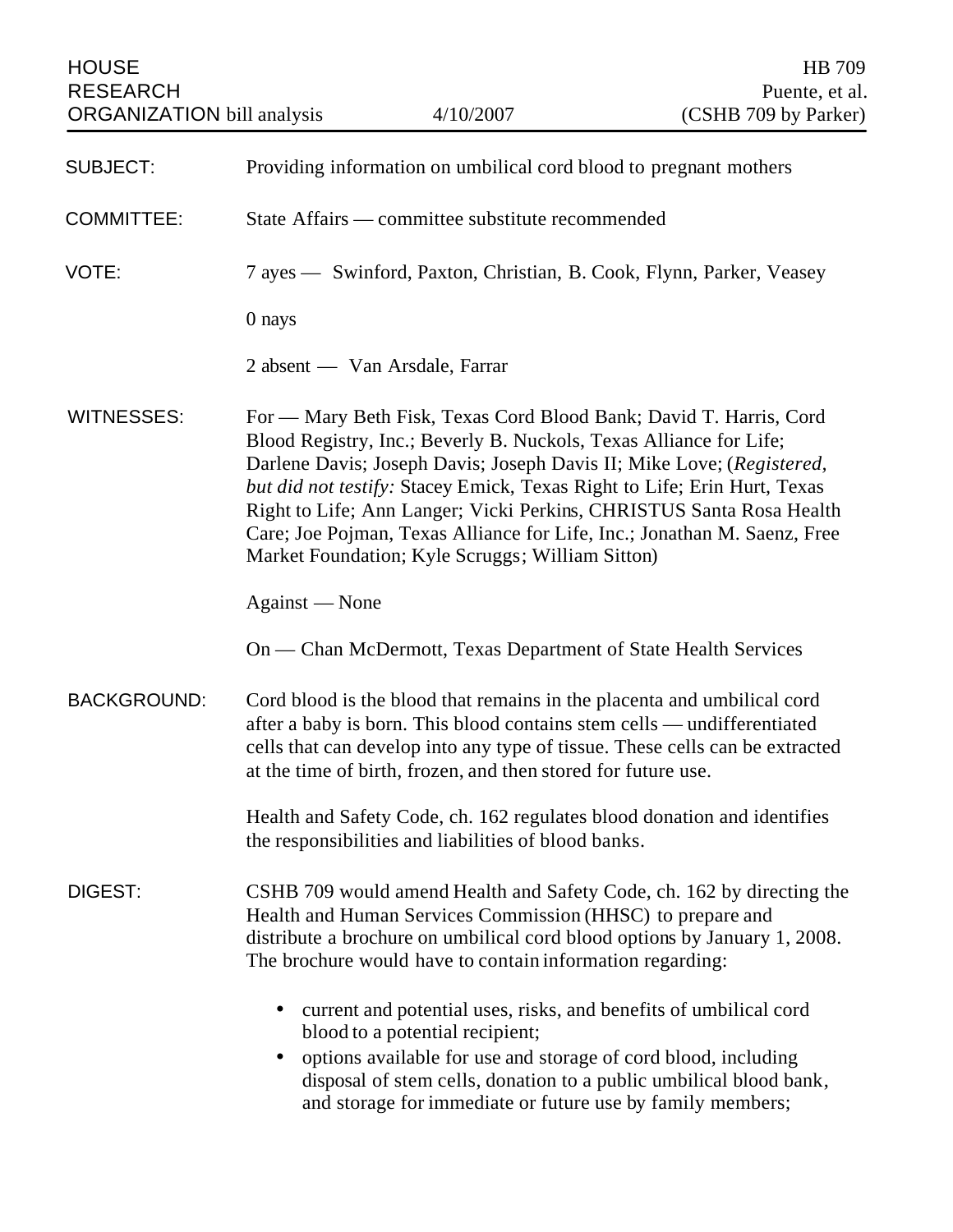## HB 709 House Research Organization page 2

- the medical process for umbilical blood collection and any potential risk to the mother or infant; and
- costs associated with donating or storing umbilical blood.

HHSC would be required to make the brochure available on its Web site and distribute it on request to physicians and other persons permitted to attend a pregnant woman. Starting January 1, 2008, physicians and others permitted to attend pregnant women would be required to provide the expectant mother with the brochure before her third trimester or as soon as reasonably feasible.

Upon the pregnant mother's request, the physician or other professional would be required to permit the mother to make necessary arrangements for umbilical blood storage or donation unless in their professional opinion donation would threaten the health of the mother or infant. A physician or other professional whose religious beliefs conflicted with activities related to umbilical blood storage or donation would not be required to distribute the brochure or assist the expectant mother with such arrangements if the physician or other professional informed the mother of this conflict as soon as reasonably feasible.

The bill would take immediate effect if finally passed by a two-thirds record vote of the membership of each house. Otherwise, it would take effect September 1, 2007.

**SUPPORTERS** CSHB 709 would provide expectant mothers with balanced information in line with the recommendations of the Institute of Medicine on the uses, risks, and benefits of stems cells found in umbilical cord blood.

> Umbilical cord blood can provide access to life-saving therapies for certain diseases. Researchers have conducted clinical trials testing the effectiveness of cord blood cells compared to bone marrow in the treatment of certain types of leukemia, lymphoma, and Hodgkin's Disease, among others. The studies show that, compared to bone marrow, the use of cord blood cells requires less specific tissue-type matching in patients and the rejection of these cells is less severe. Research also suggests that cord blood is less dependent upon ethnic match than bone marrow.

Because it is often difficult to find a close enough match for bone marrow transplants, cord blood cells from unrelated donors greatly could increase the accessibility of treatment for individuals with some life-threatening

## SAY: